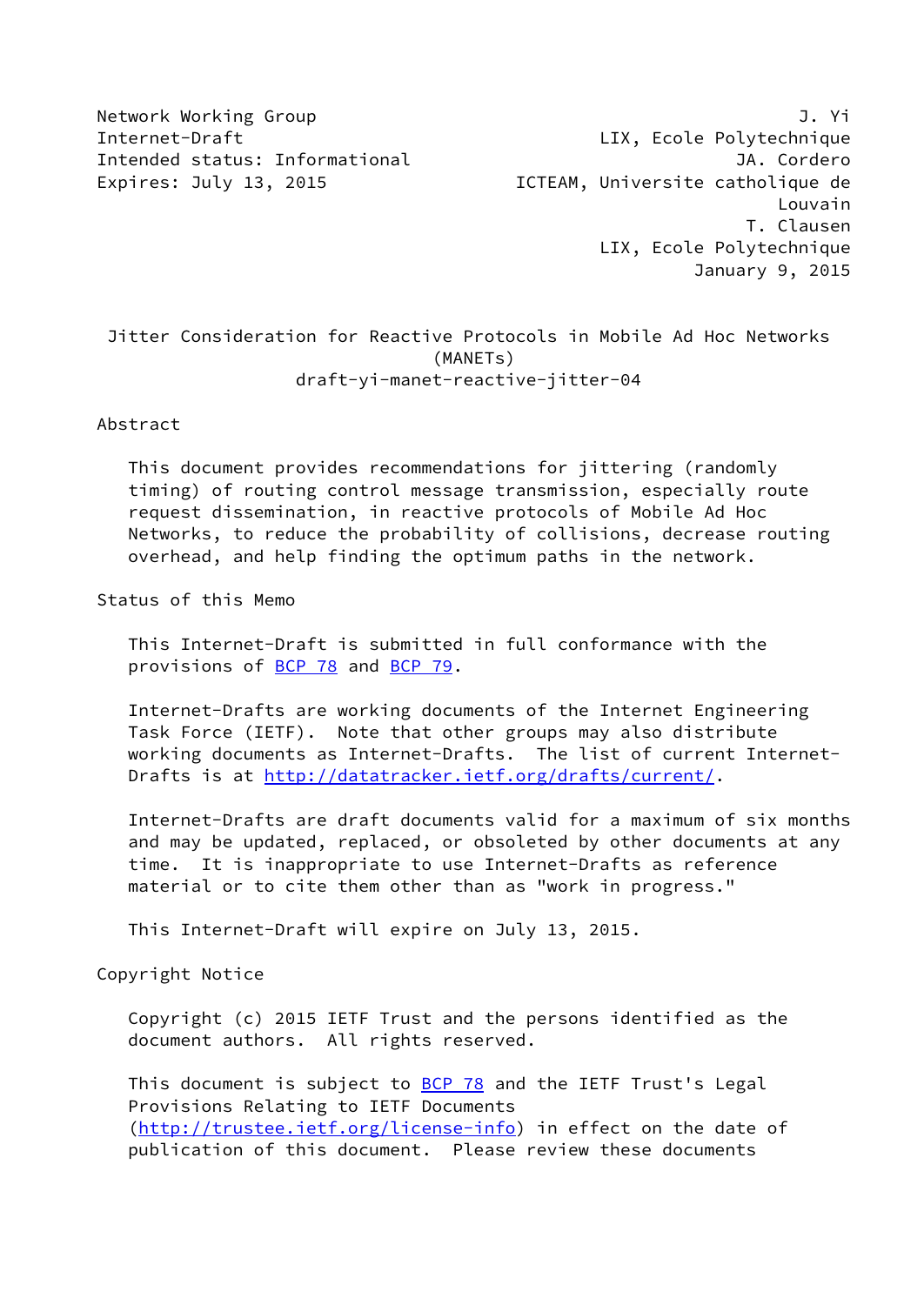Yi, et al. Expires July 13, 2015 [Page 1]

Internet-Draft MANET Reactive Jitter January 2015

 carefully, as they describe your rights and restrictions with respect to this document. Code Components extracted from this document must include Simplified BSD License text as described in Section 4.e of the Trust Legal Provisions and are provided without warranty as described in the Simplified BSD License.

Table of Contents

| 3.                                                       |  |
|----------------------------------------------------------|--|
| 4.                                                       |  |
|                                                          |  |
| $\underline{5.1}$ . Window Jitter for Hop-count Metric 7 |  |
| 5.2. Window Jitter for Generic Metric $\frac{7}{2}$      |  |
|                                                          |  |
| 6.1. Implementation by Ecole Polytechnique 8             |  |
|                                                          |  |
|                                                          |  |
| 8.1. Normative References 8                              |  |
| 8.2. Informative References 8                            |  |
|                                                          |  |
|                                                          |  |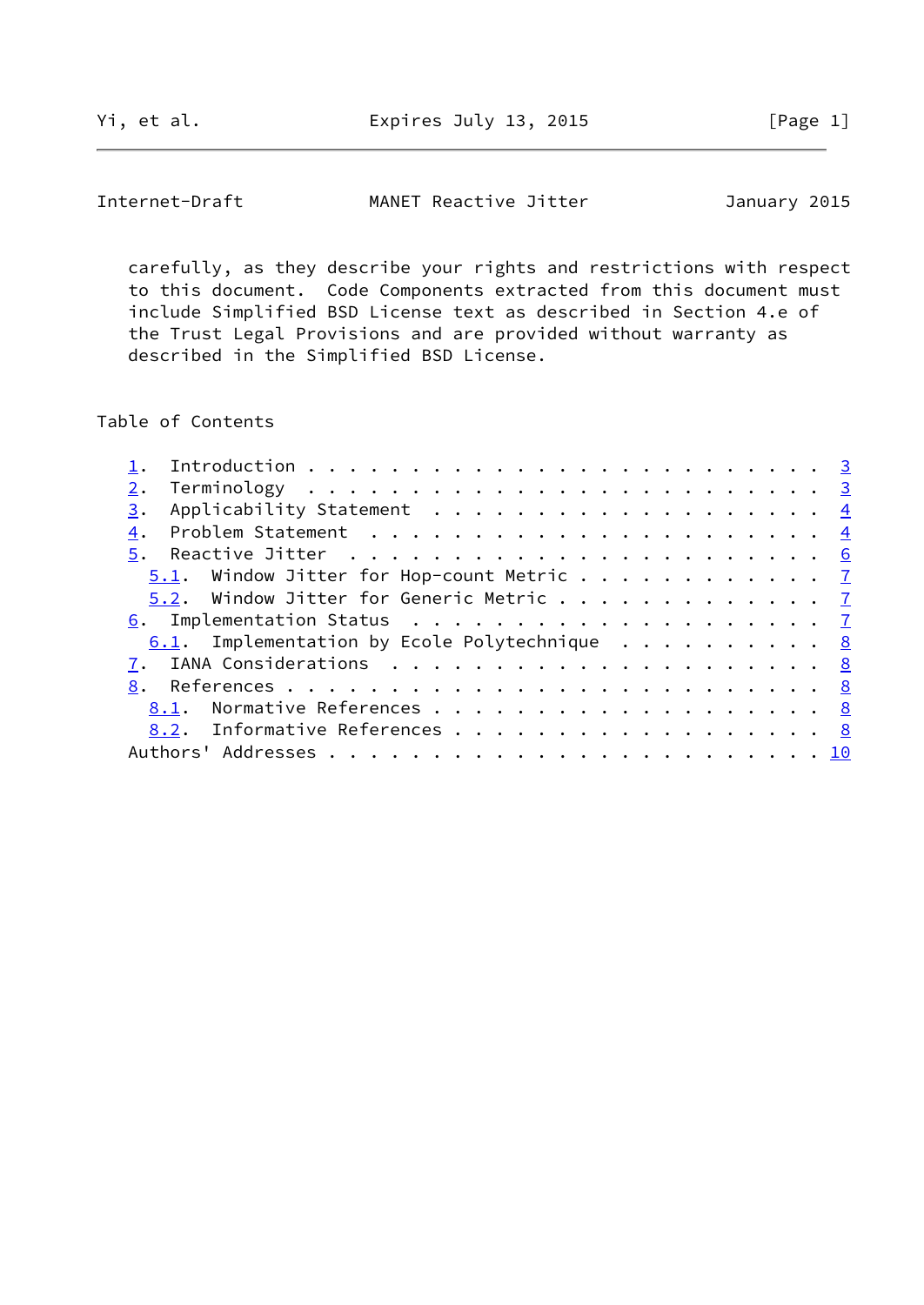Yi, et al. Expires July 13, 2015 [Page 2]

<span id="page-2-1"></span>

Internet-Draft **MANET Reactive Jitter** January 2015

<span id="page-2-0"></span>[1](#page-2-0). Introduction

 Jitter - randomly modifying timing of packet transmissions - is RECOMMENDED to be used in MANETs [\[RFC5148](https://datatracker.ietf.org/doc/pdf/rfc5148)], to avoid simultaneous packet transmission by neighboring routers - something which might result packet losses due to link-layer collisions.

In [[RFC5148\]](https://datatracker.ietf.org/doc/pdf/rfc5148), it is RECOMMENDED that in a protocol with regularly scheduled messages, event-triggered message, schedule reset, forwarding, etc, a deliberated random variation in time (jitter) SHOULD be employed. If a message transmission is scheduled, or triggered at time t, a random value between zero and maximum timing variation (denoted MAXJITTER) is chosen to reduce or increase the time of that transmission.

Jitter has been used in NHDP [\[RFC6130](https://datatracker.ietf.org/doc/pdf/rfc6130)], for periodic HELLO message transmission, and OLSRv2 [\[RFC7181](https://datatracker.ietf.org/doc/pdf/rfc7181)], for triggered and periodic Topology Control (TC) message transmissions.

In reactive protocols such as AODV [[RFC3561\]](https://datatracker.ietf.org/doc/pdf/rfc3561), DSR [[RFC4728](https://datatracker.ietf.org/doc/pdf/rfc4728)] and LOADng [\[I-D.clausen-lln-loadng](#page-8-5)], packet loss due to concurrent transmissions by neighboring routers are also a concern, in particular for Route Request message (RREQ) dissemination. This, because RREQ transmissions in neighbor routers are triggered by a single event: reciept of RREQ message to be flooded through the network as part of the route disovery process. However, unlike TC message dissemination in OLSRv2, forwarding of RREQ message has another objective: to discover the best path from the source to the destination. It has been observed, however, that the jitter mechanism as, defined in [\[RFC5148](https://datatracker.ietf.org/doc/pdf/rfc5148)] and if applied directly, in some cases may result in inferier paths, or unnecessary RREQ retransmissions.

This document analyzes the limitation of [\[RFC5148](https://datatracker.ietf.org/doc/pdf/rfc5148)] when it is applied to reactive protocols, and then introduces a "window" jitter mechanism, which can help reducing RREQ message retransmission and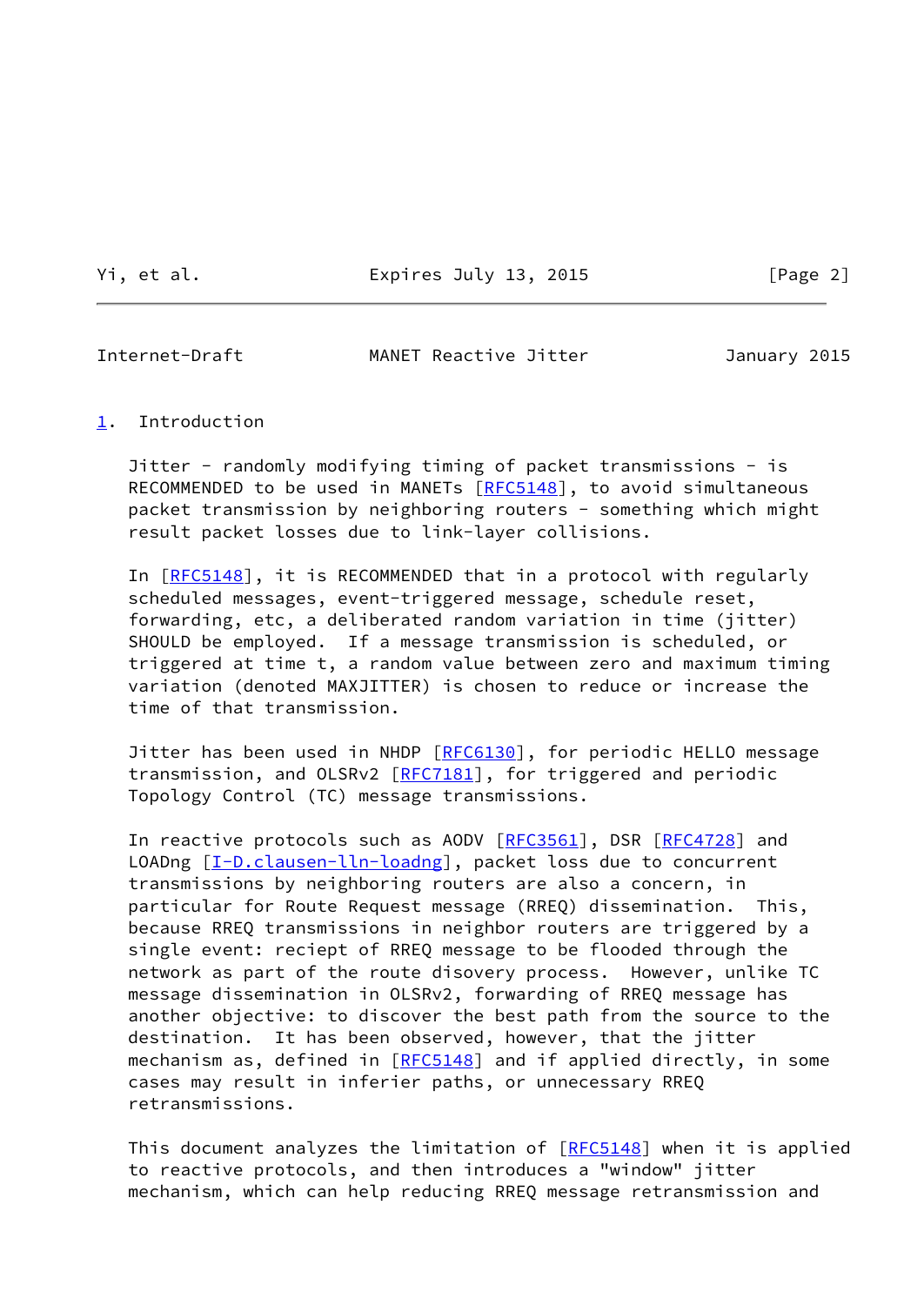finding the optimum paths.

<span id="page-3-0"></span>[2](#page-3-0). Terminology

 The key words "MUST", "MUST NOT", "REQUIRED", "SHALL", "SHALL NOT", "SHOULD", "SHOULD NOT", "RECOMMENDED", "NOT RECOMMENDED", "MAY", and "OPTIONAL" in this document are to be interpreted as described in [\[RFC2119](https://datatracker.ietf.org/doc/pdf/rfc2119)].

This document uses the terminology and notation defined in [[RFC5148\]](https://datatracker.ietf.org/doc/pdf/rfc5148).

| Yi, et al. | Expires July 13, 2015 | [Page 3] |
|------------|-----------------------|----------|
|------------|-----------------------|----------|

<span id="page-3-2"></span>Internet-Draft MANET Reactive Jitter January 2015

<span id="page-3-1"></span>[3](#page-3-1). Applicability Statement

 This document describes a jitter mechanism that is applicable to the Route Discovery process in reactive MANET protocols, such as Route Request (RREQ) flooding in AODV [\[RFC3561](https://datatracker.ietf.org/doc/pdf/rfc3561)], DSR [\[RFC4728](https://datatracker.ietf.org/doc/pdf/rfc4728)], LOADng [\[I-D.clausen-lln-loadng](#page-8-5)], or AODVv2 [\[I-D.ietf-manet-aodvv2](#page-9-0)].

The jitter mechanism, as described in [[RFC5148](https://datatracker.ietf.org/doc/pdf/rfc5148)], is originally intended for application where the underlying medium access control and lower layers do not provide effective mechanisms to avoid packet collisions when faced with concurrent transmission by neighboring routers. This document handles the situation of "Message Forwarding", described in section [5.3 of \[RFC5148\]](https://datatracker.ietf.org/doc/pdf/rfc5148#section-5.3). In addition to collision avoidance by way of a random delay in transmission of RREQ messages, the document also considers:

- Route Discovery of Optimal Paths When RREQ messages are flooded through the network, the path cost (e.g., hop count or any other link metrics) is also accumulated and recorded. The destination of the RREQ will reply it with a Route Reply (RREP) message. However, the RREQ copy that arrives first may not always be the one which has traversed the optimal path, with respect to the metric used. It has been observed that, in some cases, this is exacerbated by the use of [\[RFC5148](https://datatracker.ietf.org/doc/pdf/rfc5148)].
- Route Discovery Overhead In classic flooding, duplicate message are dropped by intermediate routers, and not retransmitted. However, for RREQ flooding, in which the cumulated path cost is carried in the RREQ, intermediate routers may need to transmit the same RREQ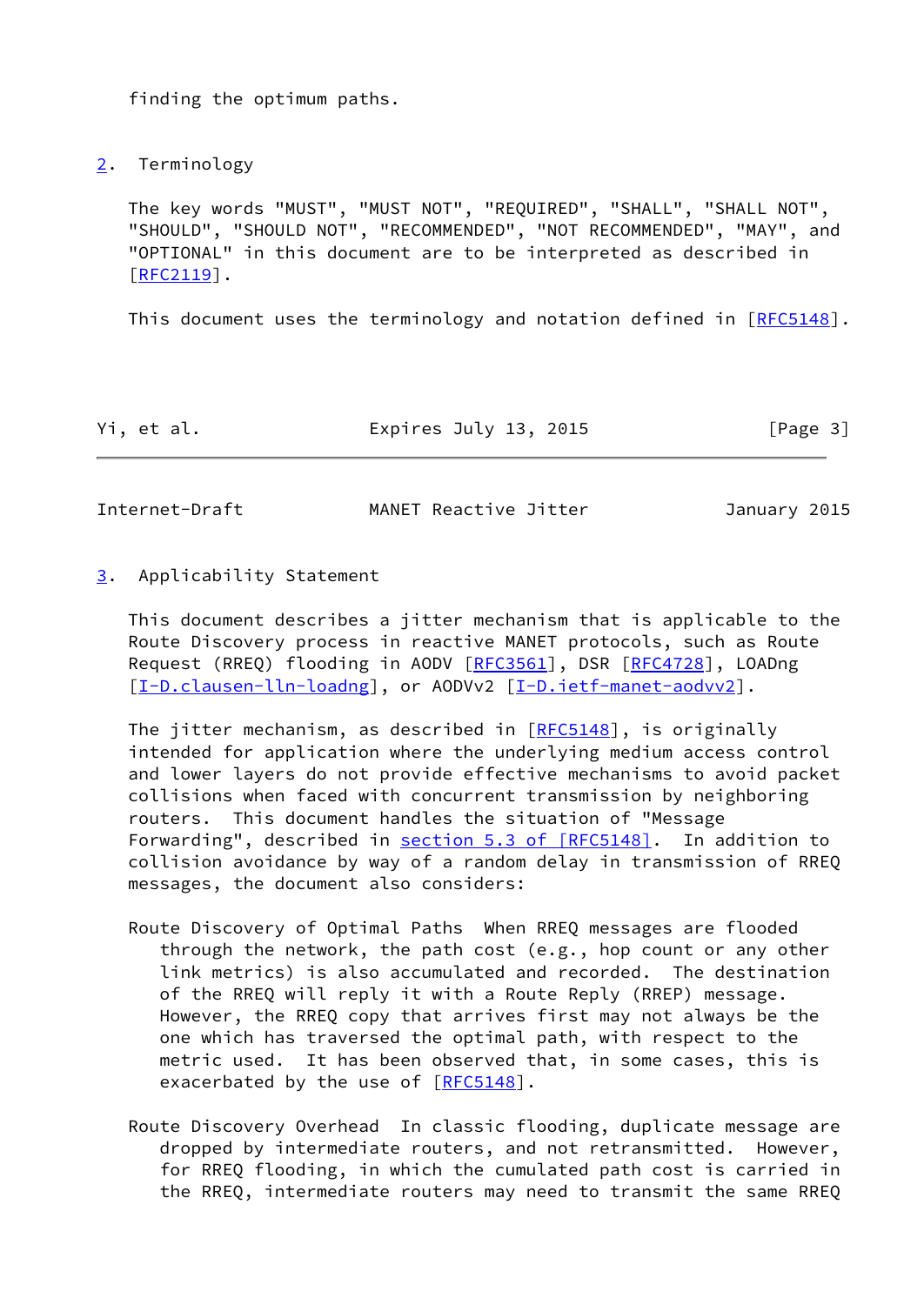message multiple times, when the shortest (according to the metric in use) path is desired. For example, when an RREQ arrives from the same source to the same destination, and with same sequence number as previously forwarded RREQ, but with a lower path cost. Again, this is exacerbated by the used of [\[RFC5148](https://datatracker.ietf.org/doc/pdf/rfc5148)].

 This document suggest a "window jitter" mechanism, which can help discovering the optimal paths in reactive protocols, and, simultaneously, can reduce the route discovery overhead, with the cost of slightly increasing the route discovery delay.

## <span id="page-4-0"></span>[4](#page-4-0). Problem Statement

 [RFC5148] recommends applying jitter to a forwarded message by reducing the time of its emission by a small, random duration in the mediums where transmission collisions are possible. This delay is recommended to be generated uniformly in an interval between zero and MAXJITTER. This has been show to work well in message flooding,

| Yi, et al. | Expires July 13, 2015 | [Page 4] |
|------------|-----------------------|----------|
|            |                       |          |

Internet-Draft MANET Reactive Jitter January 2015

 where the goal simply is that all routers get a copy of the unmodified message, such as is the case for TC messages in OLSRv2 [\[RFC7181](https://datatracker.ietf.org/doc/pdf/rfc7181)].

 In reactive protocols, RREQ message from a source are flooded through the network, carrying a "path cost" field, modified by intermediate routers when the message is forwarded. This allows the destination sought through the Route Discovery process to identify which copy of the RREQ has traveled through the "least cost path" (according to the metric in use in the network), and select that path for generating a RREP and installing a routing path. It is, therefore, unfortunate if the copy of the RREQ arriving via the "least cost path" is received later than a RREQ over a path with a higher cost due to inappropriate application of a jitter mechanism.

 Consider the topology shown in Figure 1, and assume that router A floods an RREQ to identify a path towards router D. Hop count metric is used in this example. If no jitter is used, the RREQ would reach router D through path  ${A-E-D}$  faster than the path  ${A-B-C-D}$ , assuming that processing time and transmission time at each intermediate router (Ti) are similar.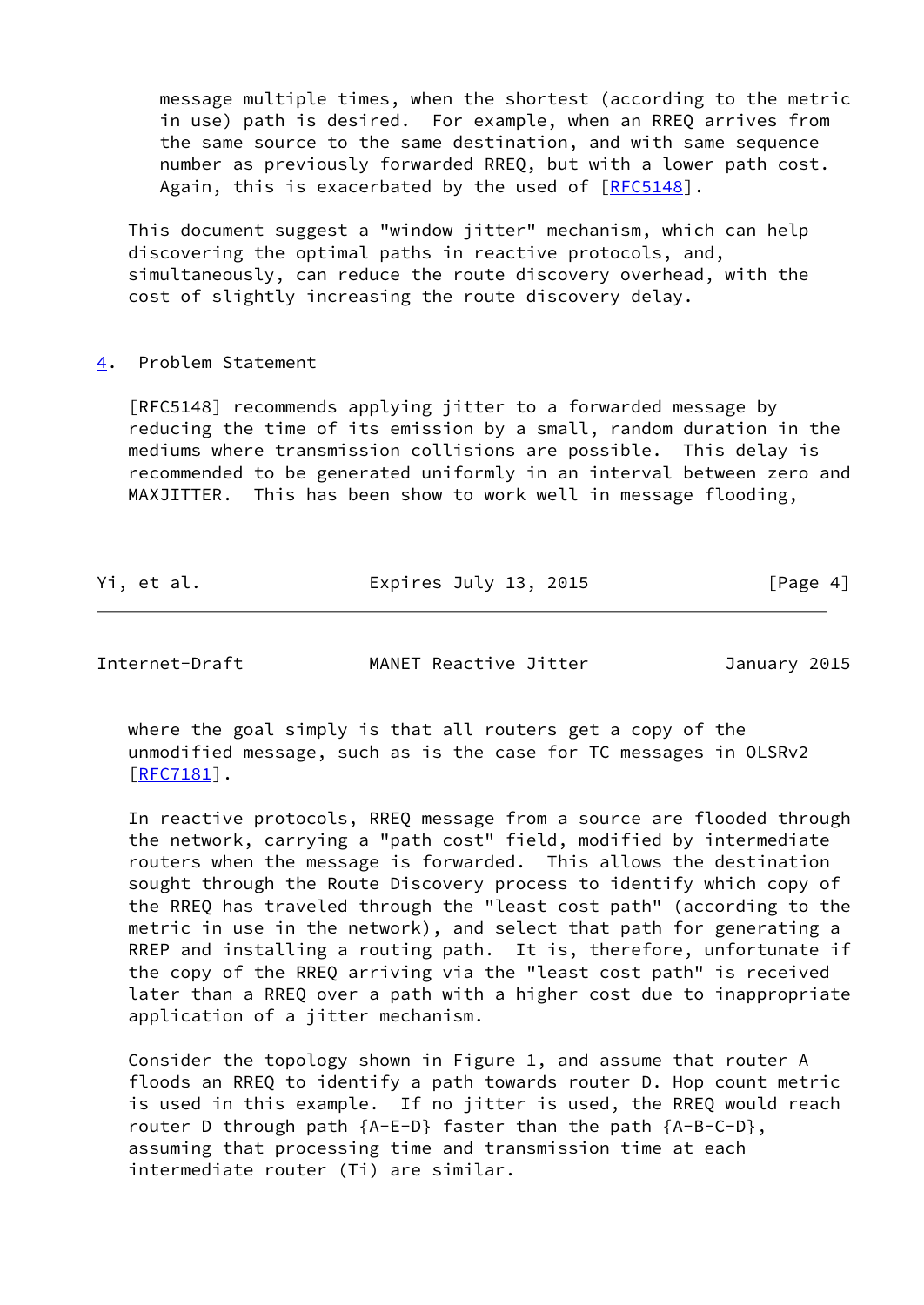If [[RFC5148\]](https://datatracker.ietf.org/doc/pdf/rfc5148) is applied, a uniform random distribution [0, MAXJITTER] is used at each hop to determine an additional delay before retransmission, see [\[RFC5148\] section](https://datatracker.ietf.org/doc/pdf/rfc5148#section-5.3) 5.3, the RREQ copy sent through the longer path (in number of hops), may reach the destination faster than the RREQ over shorter path. For example, in Figure 1, the MAXJITTER is 500ms (MAXJITTER is normally chosen to be much greater than transmission time Ti, to avoid collision. Therefore, Ti is neglectable if jitter is used). If Jitter at E (JitterE) is chosen to be 300ms, JitterB is 100ms, and JitterC is 150ms, the RREQ though the longer path (A-B-C-D) would reach D faster than the shorter path (A-E-D). This phenomenon is called "delay inversion".



 Figure 1: An example of delay inversion. The RREQ through longer paths may traverl faster, if jitter in [RFC5148](https://datatracker.ietf.org/doc/pdf/rfc5148) is used.

In this case, router D would reply to the RREQ with an RREP that

Yi, et al. **Expires July 13, 2015** [Page 5]

<span id="page-5-0"></span>Internet-Draft **MANET Reactive Jitter** January 2015

 advertises path (A-B-C-D), which is suboptimal. When the RREQ traversing (A-E-D) reaches router D, router D would reply again to the cope of that same RREQ again with the shorter path (assuming shorter path is preferred).

 If router D is not the final destination of the RREQ, but only an intermediate router that forwards the RREQ message, there are two possible approches used in different protocols:

 o For AODV [\[RFC3561](https://datatracker.ietf.org/doc/pdf/rfc3561)] and DSR [[RFC4728](https://datatracker.ietf.org/doc/pdf/rfc4728)], the intermediate routers only forward the first copy of the RREQ received - all the later ones are discarded, even if the later one carries paths with lower costs. This would lead to sub-optimal paths discovered.

o For LOADng [[I-D.clausen-lln-loadng](#page-8-5)], the intermediate routers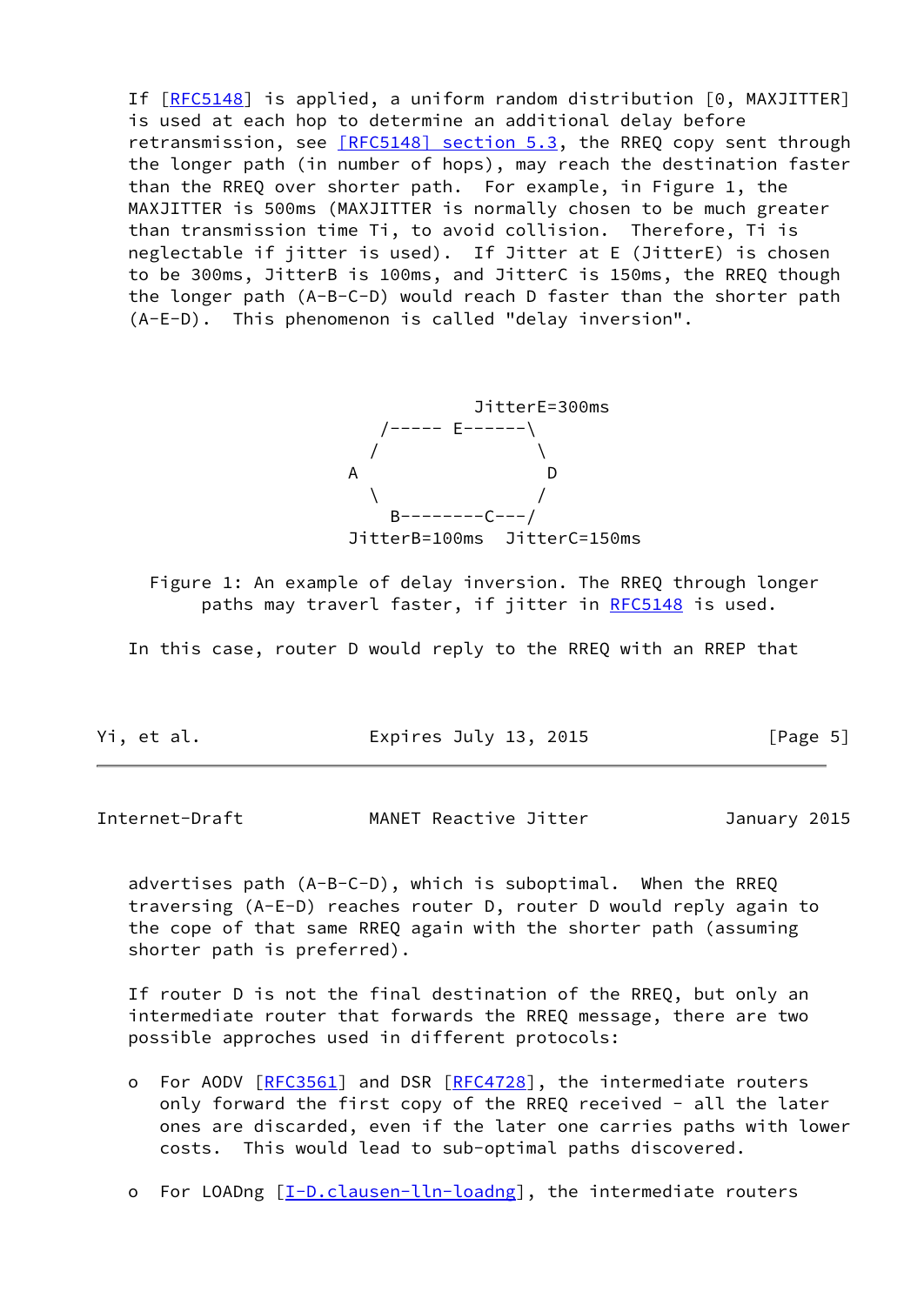would always retransmit the RREQ carrying better paths that comes later. In the example of Figure 1, router D would retransmit the RREQ received from JitterE also, which result in one more flooding (not only at router D, but to the whole network).

The example above illustrates that a "naive" application of [\[RFC5148](https://datatracker.ietf.org/doc/pdf/rfc5148)] for reactive protocols may present some drawbacks, in terms of path sub-optimality and/or control traffic inefficiency.

 The "delay inversion" phenomenon stems from the fact that the delay imposed by intermediate routers can not really reflect the link metrics of related routers. Even jitter is not used at all, it will happen -- and the application of jitter amplified such phenomenon. Using other link metrics, or reduced topology mechanisms (like Connected Dominating Set) will not mitigate the problem. On the other hand, the delay inversion has direct relationship with the network size  $-$  it is more often as the network grows  $[NBis2013]$  $[NBis2013]$ .

## <span id="page-6-0"></span>[5](#page-6-0). Reactive Jitter

 In order to reduce the impact of the "delay inversion" phenomenon, described in [Section 4](#page-4-0), the notion of window jitter introduced in this section. The purpose of "window jitter" is to attempt at "penalizing long paths" more than short paths (in the aspect of hop count, or other metrics), and it is RECOMMENDED that this be employed for Route Discovery (RREQ flooding). In addition to the MAXJITTER, a lower bound of jitter is applied, with this lower bound depending on the metrics used.

| Yi, et al. | Expires July 13, 2015 | [Page 6] |  |
|------------|-----------------------|----------|--|
|            |                       |          |  |

<span id="page-6-2"></span>Internet-Draft MANET Reactive Jitter January 2015

<span id="page-6-1"></span>[5.1](#page-6-1). Window Jitter for Hop-count Metric

 For protocols like AODV [\[RFC3561](https://datatracker.ietf.org/doc/pdf/rfc3561)], DSR [\[RFC4728](https://datatracker.ietf.org/doc/pdf/rfc4728)], LOADng [\[I-D.clausen-lln-loadng](#page-8-5)] or AODVv2 [[I-D.ietf-manet-aodvv2\]](#page-9-0), the hop count metric is supported by default, i.e., a path with a lower hop count is better than a path with more hop counts.

When a router forwards an RREQ message, it SHOULD be jittered by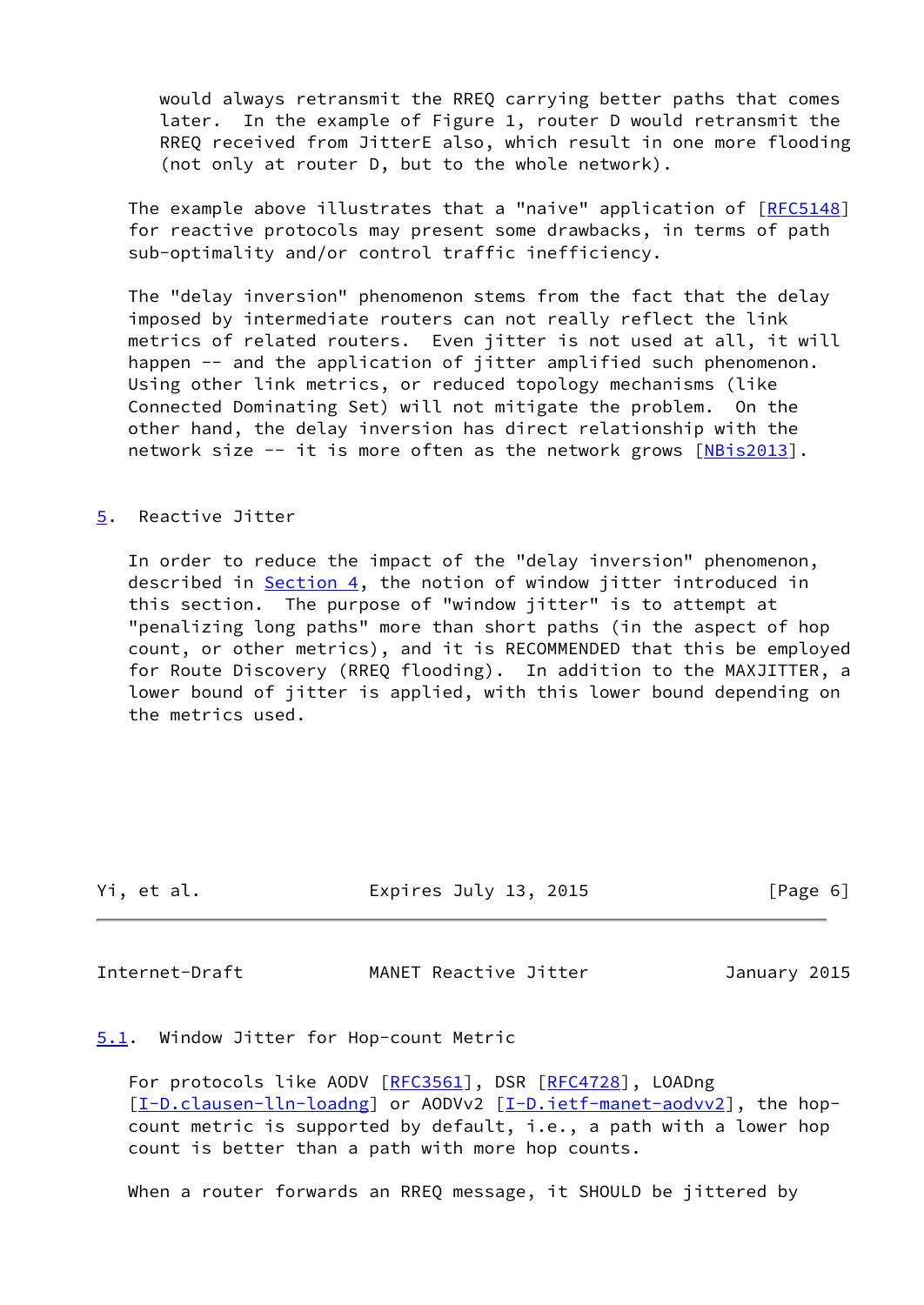delaying it by a random duration. This delay SHOULD be generated uniformly in an interval between MAXJITTER/2 and MAXJITTER.

## <span id="page-7-0"></span>[5.2](#page-7-0). Window Jitter for Generic Metric

While the hop count metric is straightforward and easy to implement, operational experience has revealed that the used of hop-count as routing metric often leads to unsatisfactory network performance. Reactive protocols like LOADng [\[I-D.clausen-lln-loadng](#page-8-5)] thus support using metrics other than hop count, such as ETX [\[I-D.funkfeuer-manet-olsrv2-etx](#page-8-6)] or DAT [\[I-D.ietf-manet-olsrv2-dat-metric](#page-9-2)].

 For those generic metrics, given a link quality indicator LQ between (0,1) (1 indicates highest quality links), jitter values SHOULD be assigned under a generalized window jitter distribution uniformly within the interval between (1-LQ)MAXJITTER and MAXJITTER.

<span id="page-7-1"></span>[6](#page-7-1). Implementation Status

 This section records the status of known implementations of the protocol defined by this specification at the time of posting of this Internet-Draft, and based on a proposal described in [\[RFC6982](https://datatracker.ietf.org/doc/pdf/rfc6982)]. The description of implementations in this section is intended to assist the IETF in its decision processes in progressing drafts to RFCs. Please note that the listing of any individual implementation here does not imply endorsement by the IETF. Furthermore, no effort has been spent to verify the information presented here that was supplied by IETF contributors. This is not intended as, and must not be construed to be, a catalog of available implementations or their features. Readers are advised to note that other implementations may exist.

 According to [\[RFC6982](https://datatracker.ietf.org/doc/pdf/rfc6982)], "this will allow reviewers and working groups to assign due consideration to documents that have the benefit of running code, which may serve as evidence of valuable experimentation and feedback that have made the implemented protocols more mature. It is up to the individual working groups to use this information as they see fit".

| Yi, et al. | Expires July 13, 2015 | [Page 7] |
|------------|-----------------------|----------|
|            |                       |          |

<span id="page-7-2"></span>Internet-Draft MANET Reactive Jitter January 2015

There is currently one publicly-known implementation of window jitter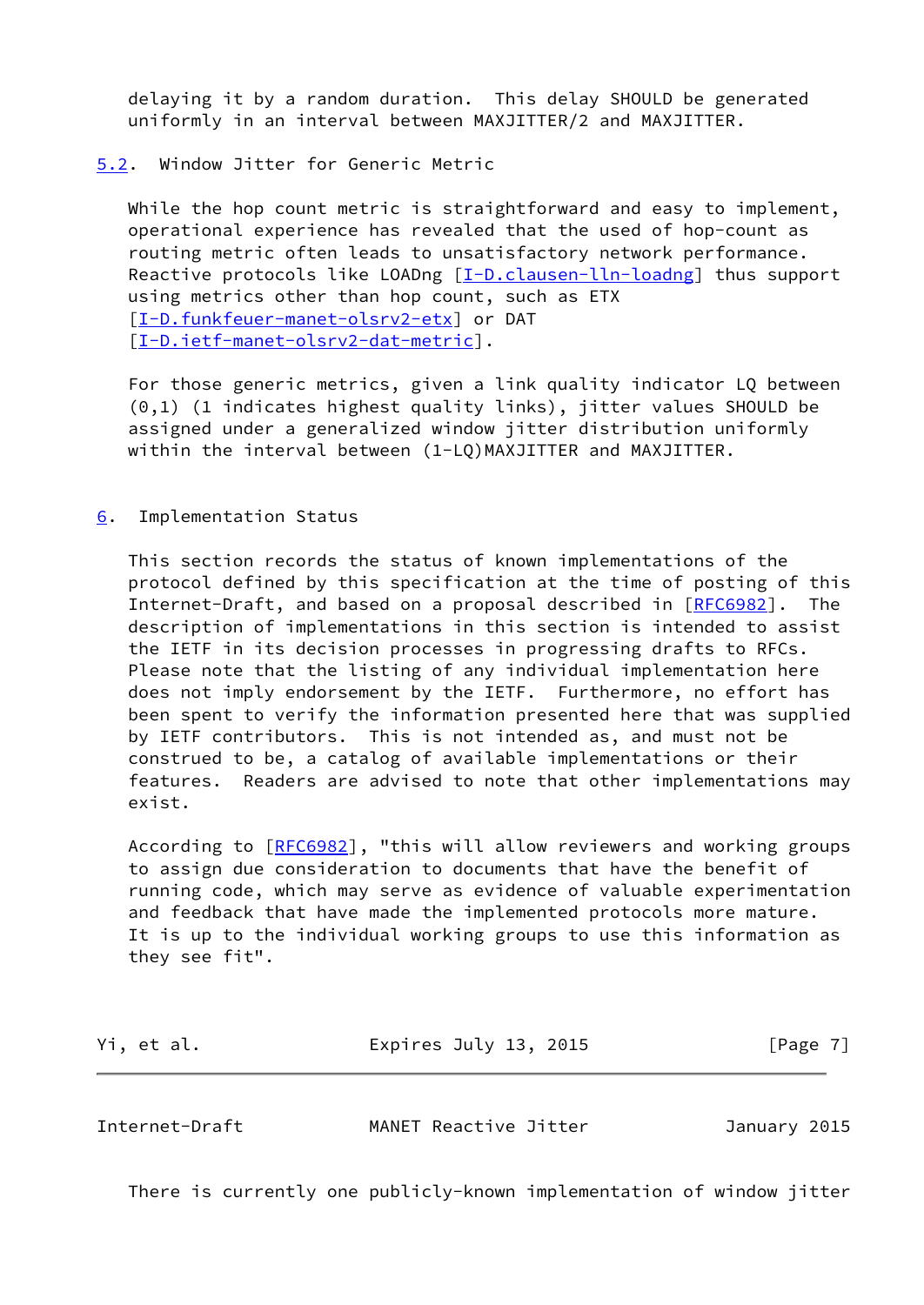specified in this document.

<span id="page-8-0"></span>[6.1](#page-8-0). Implementation by Ecole Polytechnique

 This implementation is developed by the Networking Group at Ecole Polytechnique and applied to LOADng [\[I-D.clausen-lln-loadng](#page-8-5)] for RREQ message flooding. It can run over real network interfaces, and can also be integrated with the network simulator NS2. It is a Java implementation, and can be used on any platform that includes a Java virtual machine.

 The implementation is based on the -04 revision of this document, and makes up only a handful of lines of code - in addition to the core LOADng protocol implementation. Both analytical and simulation results have been published in [IEEE WiOpt2013] and [\[NBis2013](#page-9-1)]. The results show that if the shortest paths are desired, the window jitter can reduce the RREQ flooding overhead by 50%, as compared to a naive application of [\[RFC5148](https://datatracker.ietf.org/doc/pdf/rfc5148)].

<span id="page-8-1"></span>[7](#page-8-1). IANA Considerations

This document contains no actions for IANA.

- <span id="page-8-2"></span>[8](#page-8-2). References
- <span id="page-8-3"></span>[8.1](#page-8-3). Normative References
	- [RFC2119] Bradner, S., "Key words for use in RFCs to Indicate Requirement Levels", [BCP 14](https://datatracker.ietf.org/doc/pdf/bcp14), [RFC 2119](https://datatracker.ietf.org/doc/pdf/rfc2119), March 1997.
	- [RFC5148] Clausen, T., Dearlove, C., and B. Adamson, "Jitter Considerations in Mobile Ad Hoc Networks (MANETs)", [RFC 5148,](https://datatracker.ietf.org/doc/pdf/rfc5148) February 2008.
- <span id="page-8-4"></span>[8.2](#page-8-4). Informative References

<span id="page-8-5"></span>[I-D.clausen-lln-loadng]

 Clausen, T., Verdiere, A., Yi, J., Niktash, A., Igarashi, Y., Satoh, H., Herberg, U., Lavenu, C., Lys, T., and J. Dean, "The Lightweight On-demand Ad hoc Distance-vector Routing Protocol - Next Generation (LOADng)", [draft-clausen-lln-loadng-12](https://datatracker.ietf.org/doc/pdf/draft-clausen-lln-loadng-12) (work in progress), October 2014.

<span id="page-8-6"></span>[I-D.funkfeuer-manet-olsrv2-etx]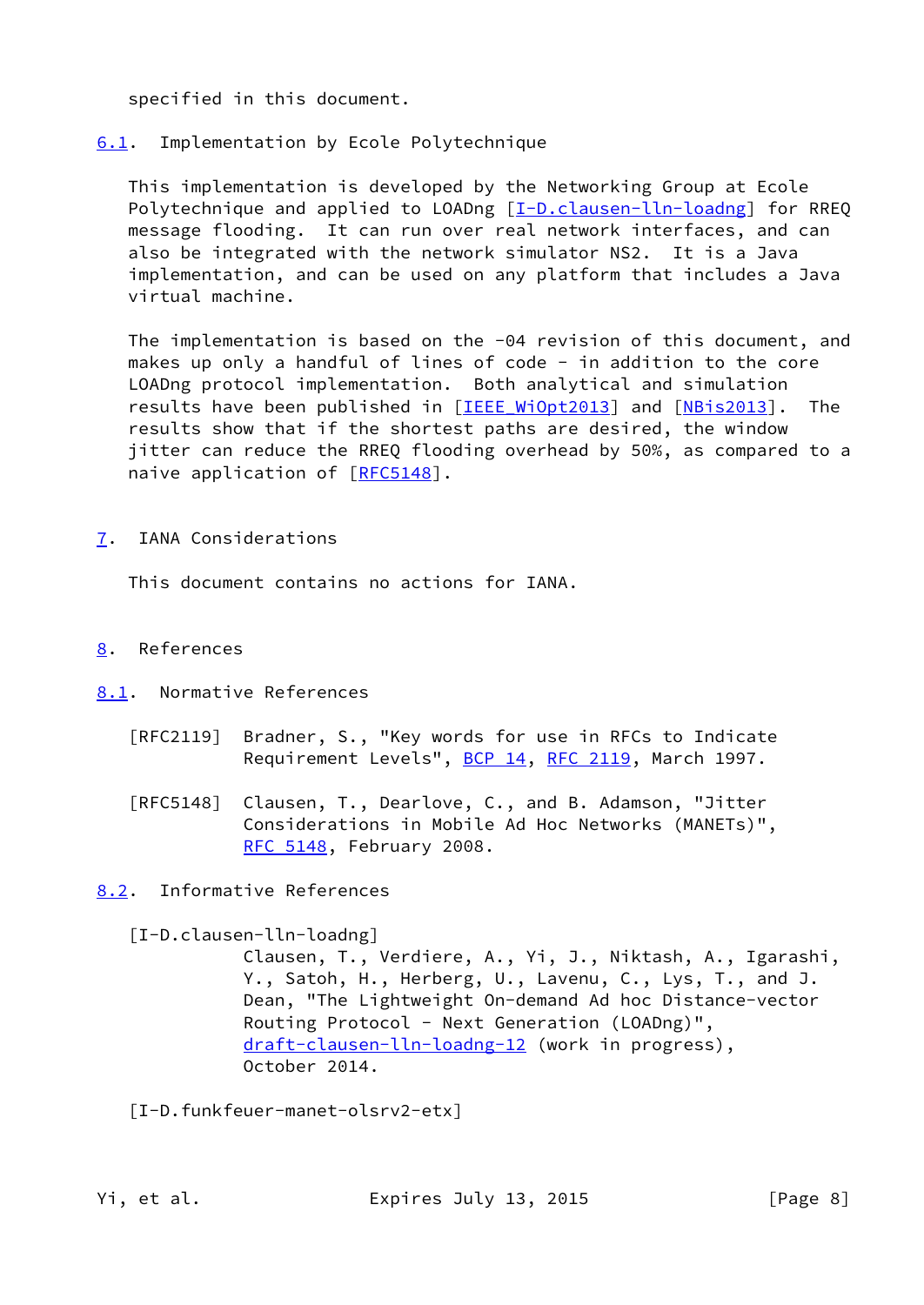Rogge, H., Baccelli, E., and A. Kaplan, "Packet Sequence Number based ETX Metric for Mobile Ad Hoc Networks", [draft-funkfeuer-manet-olsrv2-etx-01](https://datatracker.ietf.org/doc/pdf/draft-funkfeuer-manet-olsrv2-etx-01) (work in progress), March 2010.

<span id="page-9-0"></span>[I-D.ietf-manet-aodvv2]

 Perkins, C., Ratliff, S., Dowdell, J., and L. Steenbrink, "Dynamic MANET On-demand (AODVv2) Routing", [draft-ietf-manet-aodvv2-06](https://datatracker.ietf.org/doc/pdf/draft-ietf-manet-aodvv2-06) (work in progress), December 2014.

<span id="page-9-2"></span>[I-D.ietf-manet-olsrv2-dat-metric]

 Rogge, H. and E. Baccelli, "Packet Sequence Number based directional airtime metric for OLSRv2", [draft-ietf-manet-olsrv2-dat-metric-04](https://datatracker.ietf.org/doc/pdf/draft-ietf-manet-olsrv2-dat-metric-04) (work in progress), December 2014.

<span id="page-9-3"></span>[IEEE\_WiOpt2013]

 Yi, J., Cordero, J., and T. Clausen, "Optimization of Jitter Configuration for Reactive Route Discovery in Wireless Mesh Networks", Proceedings of IEEE WiOpt 2013, IEEE International Symposium on Modeling and Optimization in Mobile, Ad Hoc and Wireless Networks, 2013.

<span id="page-9-1"></span>[NBis2013]

 Cordero, J., Yi, J., and T. Clausen, "Jitter Considerations in On-demand Route Discovery for Mobile Ad Hoc Networks", Proceedings of the 16th International Conference on Netwokr-Based Information Systems, 2013.

- [RFC3561] Perkins, C., Belding-Royer, E., and S. Das, "Ad hoc On- Demand Distance Vector (AODV) Routing", [RFC 3561,](https://datatracker.ietf.org/doc/pdf/rfc3561) July 2003.
- [RFC4728] Johnson, D., Hu, Y., and D. Maltz, "The Dynamic Source Routing Protocol (DSR) for Mobile Ad Hoc Networks for IPv4", [RFC 4728](https://datatracker.ietf.org/doc/pdf/rfc4728), February 2007.
- [RFC6130] Clausen, T., Dearlove, C., and J. Dean, "Mobile Ad Hoc Network (MANET) Neighborhood Discovery Protocol (NHDP)", [RFC 6130,](https://datatracker.ietf.org/doc/pdf/rfc6130) April 2011.
- [RFC6982] Sheffer, Y. and A. Farrel, "Improving Awareness of Running Code: The Implementation Status Section", [RFC 6982](https://datatracker.ietf.org/doc/pdf/rfc6982), July 2013.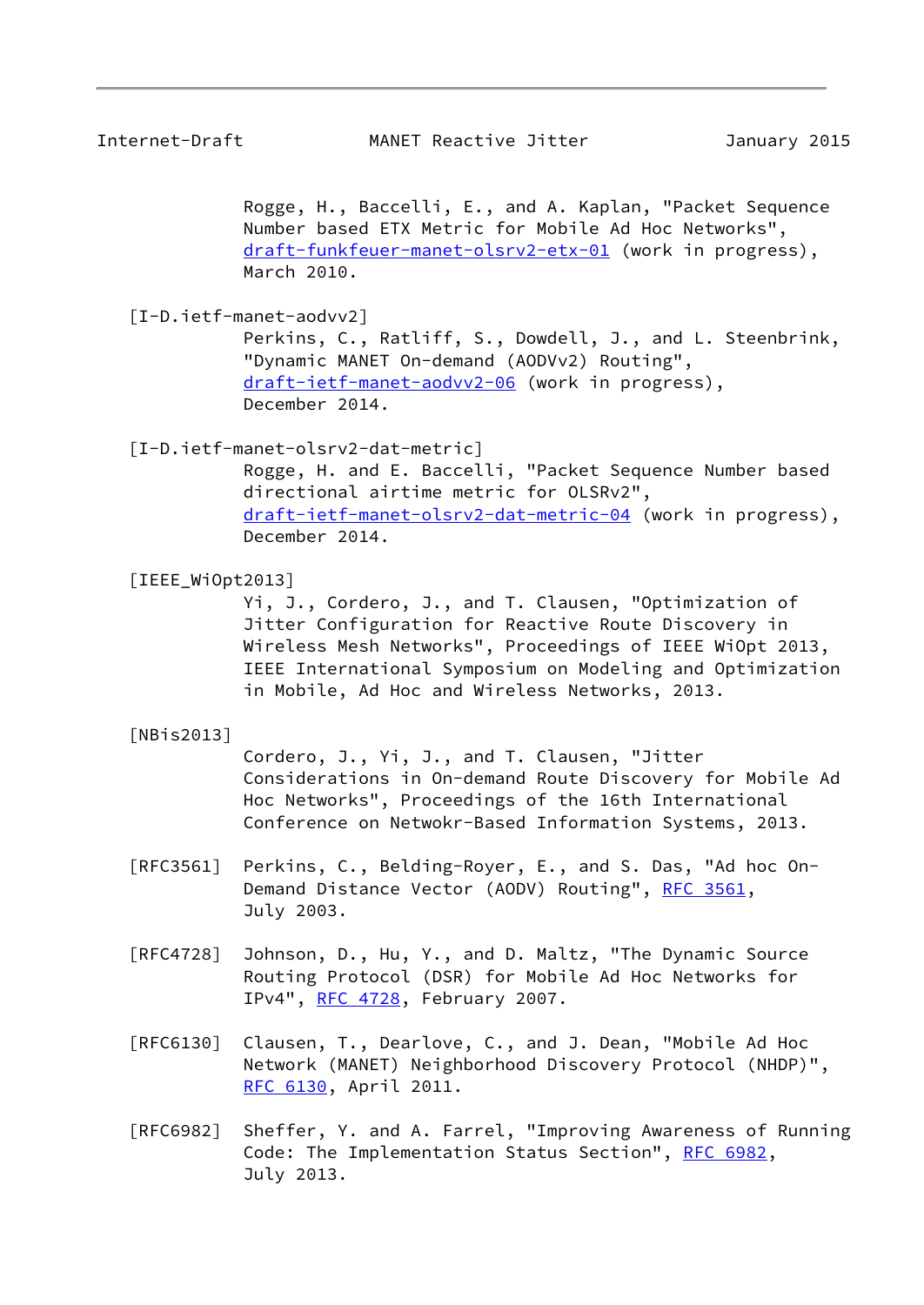[RFC7181] Clausen, T., Dearlove, C., Jacquet, P., and U. Herberg, "The Optimized Link State Routing Protocol Version 2",

| Expires July 13, 2015<br>Yi, et al. | [Page 9] |
|-------------------------------------|----------|
|-------------------------------------|----------|

<span id="page-10-0"></span>Internet-Draft MANET Reactive Jitter January 2015

[RFC 7181,](https://datatracker.ietf.org/doc/pdf/rfc7181) April 2014.

Authors' Addresses

 Jiazi Yi LIX, Ecole Polytechnique

 Phone: +33 1 6933 4031 Email: jiazi@jiaziyi.com URI: <http://www.jiaziyi.com/>

 Juan Antonio Cordero Fuertes ICTEAM, Universite catholique de Louvain

Email: j.a.cordero@gmail.com

 Thomas Clausen LIX, Ecole Polytechnique 91128 Palaiseau Cedex, France

 Phone: +33-6-6058-9349 Email: T.Clausen@computer.org URI: <http://www.thomasclausen.org>